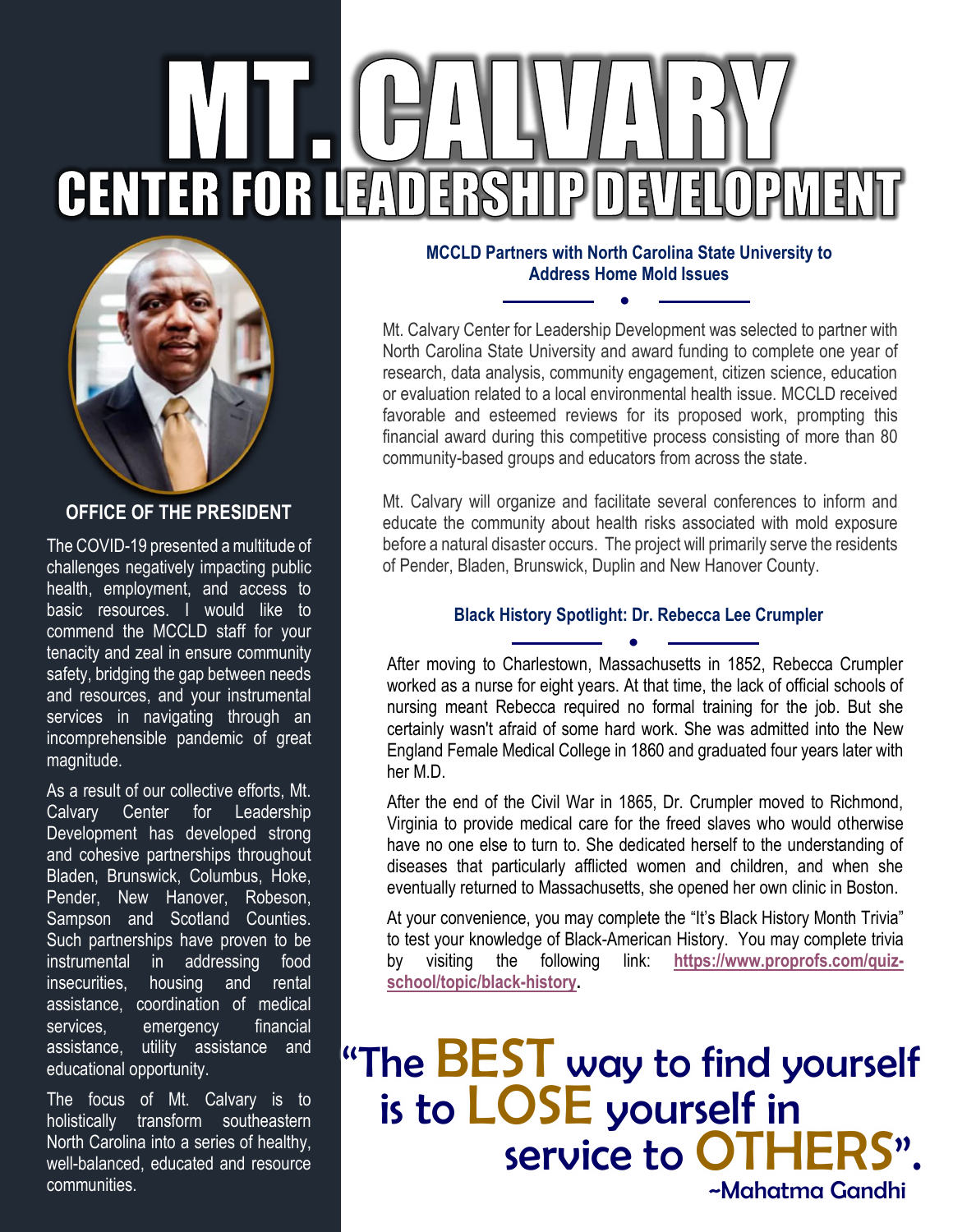



**MCCLD Partners with Cape Fear Community College to host Professional Development Trainings** ●

MCCLD recently partnered with CFCC for the development and implementation of a series of professional development training designed to strategically enhance the scope of practice of Community Health Workers. As a result of this collaboration, Community Health Workers recently completed CPR training. The training provided life-saving techniques to assist persons in distress as resulted from cardiac arrest and other dire encounters.

The training awarded American Heart Association CPR Certification to 17<br>MCCLD personnel. thus making personnel, thus making communities we serve safer.

Future trainings will include Conflict Resolution, Emotional Intelligence and Effective Communication.



#### **Heart Health Month: American Health Association**

●

The American Heart Association has pinned February for the observance of Heart Health. According to recent studies, one person dies every 36 seconds in the United States due to cardiovascular disease.

Heart Disease is preventable as contributing factors include unhealthy eating habits, lack of exercise and stress.

Heart Disease can be combatted by implementing a heart healthy lifestyle to include an exercise regimen in one's daily activities, establishment of a healthy diet, incorporate stress relieving and coping mechanisms, etc.

In observance of Heart Health Month, the MCCLD staff participated in the Nation Wear Red Day Campaign on Friday, February 4.

#### **MCCLD Helps in the Fight Against BREAST CANCER**

●

Early and regular screenings are essential in early detection of breast cancer to increase one's rate of survival. When detected early, breast cancer treatment options are more diverse and effectively lead to a 93 percent or higher survival rate in the first five years.

In collaboration with Novant Health/New Hanover Regional Medical Center, MCCLD will host a Mammography Clinic on Saturday, February 26; 9:00 am - 1:00 pm. The event will be hosted at the MCCLD Burgaw Office.

Registration is now open to the public; however, slots are limited. Although medical insurance coverage is not required for testing, clients must share the name of their primary care physician to ensure delivery of test results in compliance with HIPPA regulations.

#### **Leadership Training for Adolescents**  ●

MCCLD will resume leadership training to adolescents, aged 11-17, currently assigned to juvenile detention centers throughout North Carolina. The rigorous training program provides interactive modules equipping students with the skills and character development resources designed to promote model citizen ship behaviors.

MCCLD will provide its next training course at the Wake County Youth Detention Center. Upon successful completion of training, students will be awarded a MCCLD Leadership Training Certificate of Completion.



#### **Community Health Workers on the FRONT LINE**  ●

Brunswick County Community Health Workers, Ms. Jennifer Beckley and Ms. Lizeth Mendoza, received notification from a local business owner detailing a housing insecurity on behalf of a county resident. The client, diagnosed with ovarian cancer and recently released from an extended hospitalization, was exposed to rigid winter temperatures below freezing, was forced to seek shelter in her vehicle.

Ms. Beckley and Ms. Mendoza experienced a great deal of challenges in their diligent search to assist the client in securing a safe place of rest; however, they were persistent in this endeavor. In spite of limited resources to address homelessness, the Team was successful in obtaining the financial sponsorship from Brunswick County Deputy to accommodate a hotel stay.

As a result of Ms. Beckley's and Ms. Lizeth's admirable efforts, the client was granted residency in a one-bedroom apartment with the Robeson County Housing Authority. The Team also secured the donations of needed house furnishings including a sofa and mattress.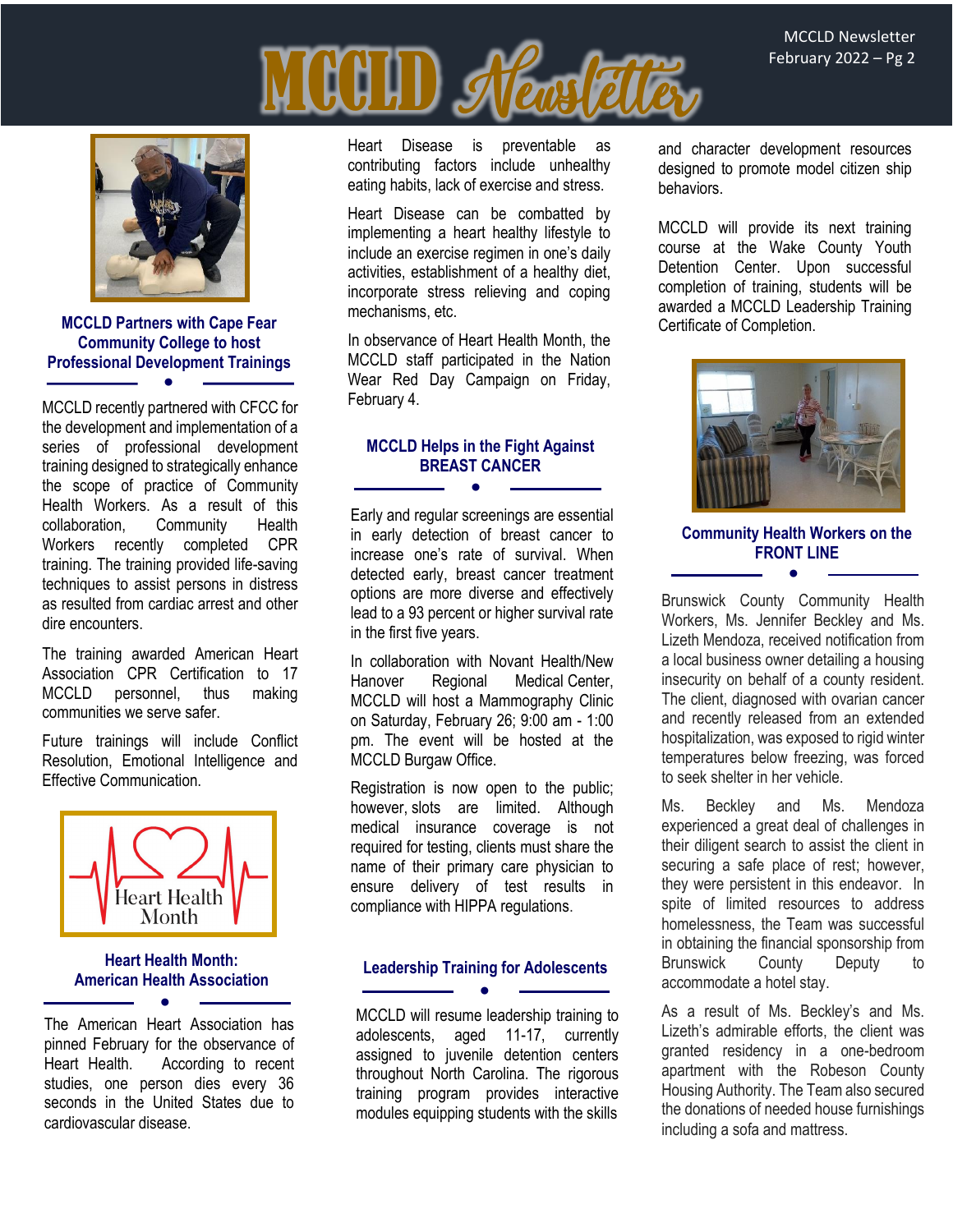# MCCLD Upcoming Events

#### **FEBRUARY 1 - 28**

Vaccination Clinic and Gift Card Distribution – Scotland County Health Department – Laurinburg (Scotland County)

#### **FEBRUARY 5**

COVID-19 Vaccination Clinic; IGA Grocery Store – Raeford (Hoke County)

#### **FEBRUARY 5**

Vaccination Clinic; Edgecombe Community Center – Hampstead (Pender County)

#### **FEBRUARY 5**

Holden Beach Vaccination Festival; Holden Beach (Brunswick County)

#### **FEBUARY 11**

COVID-19 Vaccination and Testing Clinic; Heritage Center – Fairmont (Robeson County)

#### **FEBRUARY 11**

COVID-19 Vaccination and Testing Clinic; Sandy Grove Family Center – Lumber Bridge (Robeson County)



#### **FEBRUARY 12**

COVID-19 Vaccination and Testing Clinic; Lee's Chapel Church – Maple Hill (Pender County)

#### **FEBRUARY 12**

Community Vaccine & Testing; Scotland High School - Laurinburg (Scotland County)

#### **FEBRUARY 18**

COVID-19 Vaccination and Testing Clinic; Fair Bluff Fire Department – Fair Bluff (Columbus County)

#### **FEBRUARY 19**

Vaccination Clinic; Moore Creek Baptist Church – Currie (Pender County)

#### **FEBRUARY 26**

Women's Health and Wellness Clinic; Mt. Calvary Center for Leadership Development Burgaw Campus – Burgaw (Pender County)

## **VIC PREPARATORY ACADEMY**

The MCCLD Vocational, Industrial & College Preparatory (VIC) Academy focuses to provide low-income, marginalized, and minority youth with career exploration, industrial trades, and college preparatory skills. Health sciences is embedded in the curriculum with a major focus on diversity, equity, and inclusion for underserved, minority populations.

**The 2022 Spring Cohort will start accepting applications soon!**

*"They may forget your name, but they will never forget* HOW YOU MADE THEM FEEL."

~Dr. Maya Angelou